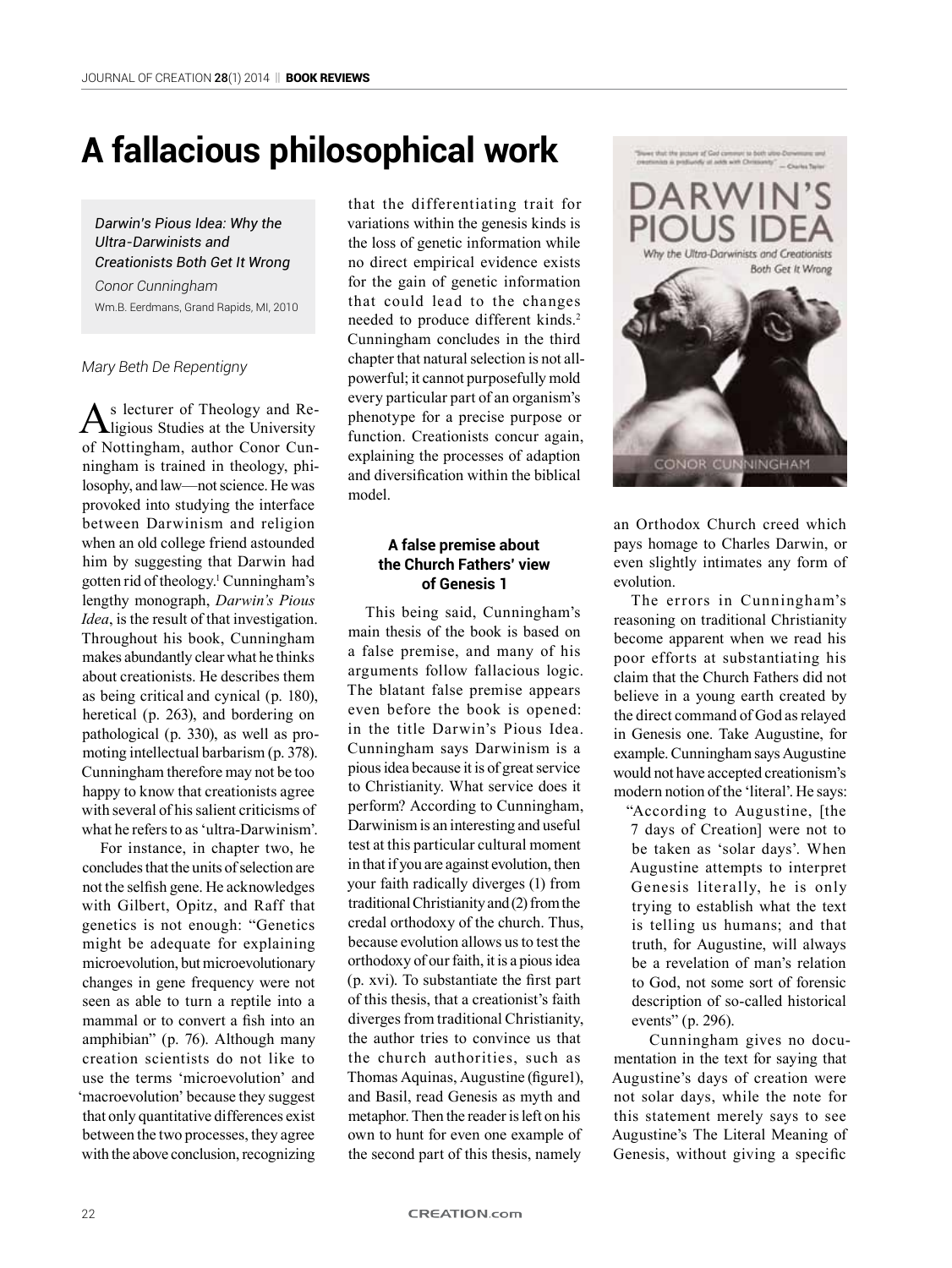page number or quotation. However, Augustine discusses these days clearly in his *City of God Book XI*. He wonders what kind of days the first three days of creation could have been, since our days today are measured by the rising and setting of the sun, and the sun was not created until the fourth day. He says:

"And first of all, indeed, light was made by the word of God, and God, we read, separated it from the darkness, and called the light Day, and the darkness Night; but what kind of light that was, and by what periodic movement it made evening and morning, is beyond the reach of our senses; neither can we understand how it was, and yet must unhesitatingly believe it." <sup>3</sup>

Here Augustine rightly takes the plain meaning of Scripture in trying to understand the unquestionably historical events described therein. And in this example, at least, he exhorts his readers to accept the words of Scripture even though they seem to contradict their contemporary scientific understanding. One thing Augustine knows for certain, however, is that the length of the days in the creation account was determined by the apparent periodic motion of some light source through the sky. To Augustine, the nature of that light source before Day 4 is difficult to determine, but after Day 4, it is the sun. And then later, in a discussion on the enormously protracted lives of the antediluvian men, Augustine goes on to say, "It is plain that the day then was what it now is, a space of four-and-twenty hours, determined by the lapse of day and night."<sup>4</sup> I do not know how Augustine's understanding of the word day in Genesis could be any clearer than that: a day in Genesis, as now, consists of twenty-four hours.<sup>5</sup>

The following example from Augustine is particularly telling of Cunningham's illogic:

"God moves His whole creation by a hidden power and all creatures are subject to this movement: the

angels carry out His commands, the stars move in their course, the winds blow now this way now that, deep pools see the beneath tumbling waterfalls and mists from above them, meadows come to life as the seeds put forth grasses, animals are born and live their lives according to their proper instincts, the evil are permitted to try the just. It is thus that God unfolds the generations which He laid up in creation when He first founded it; and they would not be sent forth to run their course if He ceased to exercise His provident rule over them" (p. 299).

Cunningham says that the word unfold here literally means evolve and thus Augustine thought of creation in terms of a form of evolution. Even if it were precisely true that the Latin word translated here as unfold could be translated evolve, the modern reader cannot project today's Darwinian evolution into Augustine's meaning of a word used almost two thousand years ago. Thus, Cunningham commits the logical fallacy of equivocation to substantiate his point that Augustine was a proto-evolutionist.

It is debatable that the following quotation from Augustine's Literal Meaning of Genesis could possibly be understood by the uninformed as being an example of proto-evolutionary thought:

"In the seed, then, there was invisibly present all that would develop in time into a tree. And in this same way we must picture the world, when God made all things together, as having had all things which were made in it and with it when day was made. This includes not only heaven with sun, moon, stars ... but also the beings which water and earth produced in potency and in their causes before they came forth in the course of time" (p. 299).

However, this passage is rightly understood only when the reader realizes that Augustine believed the original creation happened in an instant of time, and that God described it for us as being completed in six normal days for the sake of our understanding, although this interpretation cannot be found in the Scriptures.<sup>6</sup> In The Literal Meaning of Genesis, Augustine writes, "Time brings about the development of these creatures according to their numbers, but there was no passage of time when they received these laws at creation."<sup>7</sup>

Although Augustine strays here from the Bible's clear teaching that God spaced the time of creation over a period of six days, he is not espousing the countless ages of the infinitely extended past that some in his time taught. Rather, he argues against the false teaching of an infinite universe with statements such as the following: "Unbelievers are also deceived by false documents which ascribe to history many thousand years, although we can calculate from Sacred Scripture that not 6,000 years have passed since the creation of man."<sup>8</sup> Thus, Augustine obviously believed in a young earth. The reader also needs to realize that Augustine used the Vetus Latina



Figure 1. Contrary to Cunningham's distorted attempts to show the opposite to be true, it is evident that Augustine espoused a recent creation.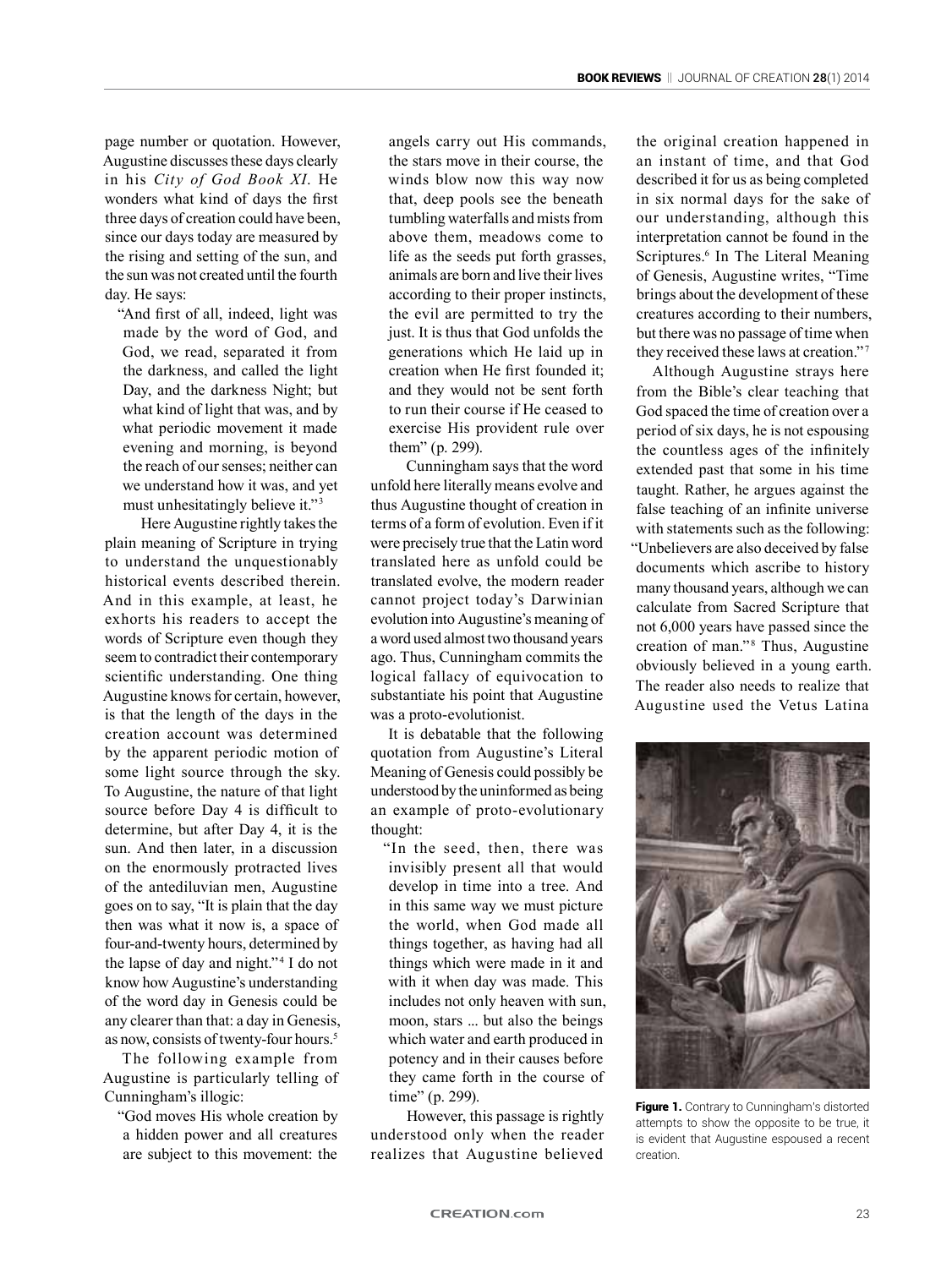translation of the Bible which states, "Let the waters produce reptiles of live souls and flying things over the earth along the solid structure of heaven." In contrast, the Hebrew text does not attribute the creation of these animals to the waters themselves, but rather simply states that the creatures would abound in the waters.<sup>9</sup>

It is also clear from primary sources that Basil and Thomas Aquinas accepted literal creation days.<sup>10,11</sup>

## **Mishandling the Fathers' view of Genesis 2**

Cunningham's handling of the Church Fathers' beliefs in a literal Adam and Eve and the Fall is equally as dubious as his handling of their beliefs in the creation account of Genesis 1. He says if we are to remain faithful to the Fathers, we must see that there was neither a historical Adam nor a real event of original sin known as the Fall, for, as he puts it, "according to the Church Fathers, Adam was Christ and Eve was Mary, while paradise is the church and the Fall signals humankind's redemption in Christ" (p. 379). My first reaction to this statement is that I do not desire to be faithful to the Church Fathers, but rather to Christ, the Living Word, and to His written Word, the Bible. Christ Himself warned us not to put the traditions of men before the Word of God (Mark 7:13). My second reaction to this statement is to ask if it is even true that the Fathers did not believe in a literal Adam and Eve and a literal Fall? Cunningham's rationalization for his position goes as follows:

"... before Christ there was neither death nor life nor even sin. For all such concepts find their truth only in the passion of the Christ, and for one very simple reason: creation is about Christ, and nothing else. Jesus, as the Word of God, is the metaphysical or ontological beginning and end (telos) of all that exists" (p. 378).

In case you were thinking that this reasoning sounds like some 'wishy-washy religious nonsense', Cunningham assures the reader that this is not the case (p. 379). In so doing, he hedges his debate by acknowledging the problem (that his reasoning sounds like verbose malarkey) and then denying it. But the astute reader is not at all convinced. Cunningham concludes the discussion simply by asserting his argument is perfectly logical, thereby leaving the reader on his own to discover the logic that isn't there.

## **Are creationists Gnostics unaware?**

The author opines that the creationists of today are analogous to the Gnostics of the past. In his twisted reasoning, he says that the Gnostics exhibited ontological pride in the way they rejected identifying essential humanity with the matter of the created world. He says that creationists in turn exhibit Christian Gnosticism in the way they object to the idea of 'common descent'. Then Cunningham asks the rhetorical question, "What is wrong with matter? Why do we wish instead to be angels?" (p. 23). Later, he asserts that those who see man as being important because he has an essence different from the animals are displaying their "Luciferian link with Gnosticism" (p. 165). Contrary to Cunningham's assertions, however, biblical creationism is not akin to Gnosticism. In fact, biblical creationists accept without a qualm that man's body is made of dust, as are the bodies of animals. Of course, they also accept that God formed man separately from the animals and breathed the breath of life into him, making him a living soul made in the image of God. This is what makes us different from the animals: we carry God's image; animals do not.

Gnosticism was built on Greek philosophy that taught matter was evil and spirit was good. Christian

Gnostics said since matter was evil, God could not really incarnate in a human body. They heretically believed He only appeared to be in human form and only appeared to suffer, but it was an illusion.12 In contrast, the Bible does not teach that the body is evil because it is made of matter. Rather, it teaches that sin reigns in our members because we are sons and daughters of a literal Adam who has passed on to all his children the corruption resulting from his literal Fall in the Garden of Eden. Christ, though His body was made of regular matter just as ours, did not have an earthly father, and thus He did not carry original sin in his body. Trying to equate today's biblical creationism (which does not accept that man is descended from animals) with yesterday's heretical Gnosticism (which did not accept that spiritual God would become material man) is a slanderous straw man argument that is based only on the fallacious logic of a desperate detractor.

#### **More erroneous argumentation**

Another example of Cunningham's perplexing dialectic is his assertion that the existence of a designer deity would elicit atheism from a Christian, for any such deity would only be a big version of us (p. 151). He thinks that the modern musings of Intelligent Design lead to an idol god who is very large and powerful, but not worthy of worship because he can be proven—a limiting conception of God (p. 278). First of all, evolutionists are the ones who try to apply known processes to give a naturalistic explanation of life, while the creationist viewpoint allows much room for the wonder and miracle of special creation. In other words, the infinitely powerful and intelligent God of Genesis is much less comprehensible to our finite human minds than the god of Darwinism, who is confined in his methods by the ephemeral theories of man. Secondly, God never tries to prove His own existence in Scripture. Yet His eternal